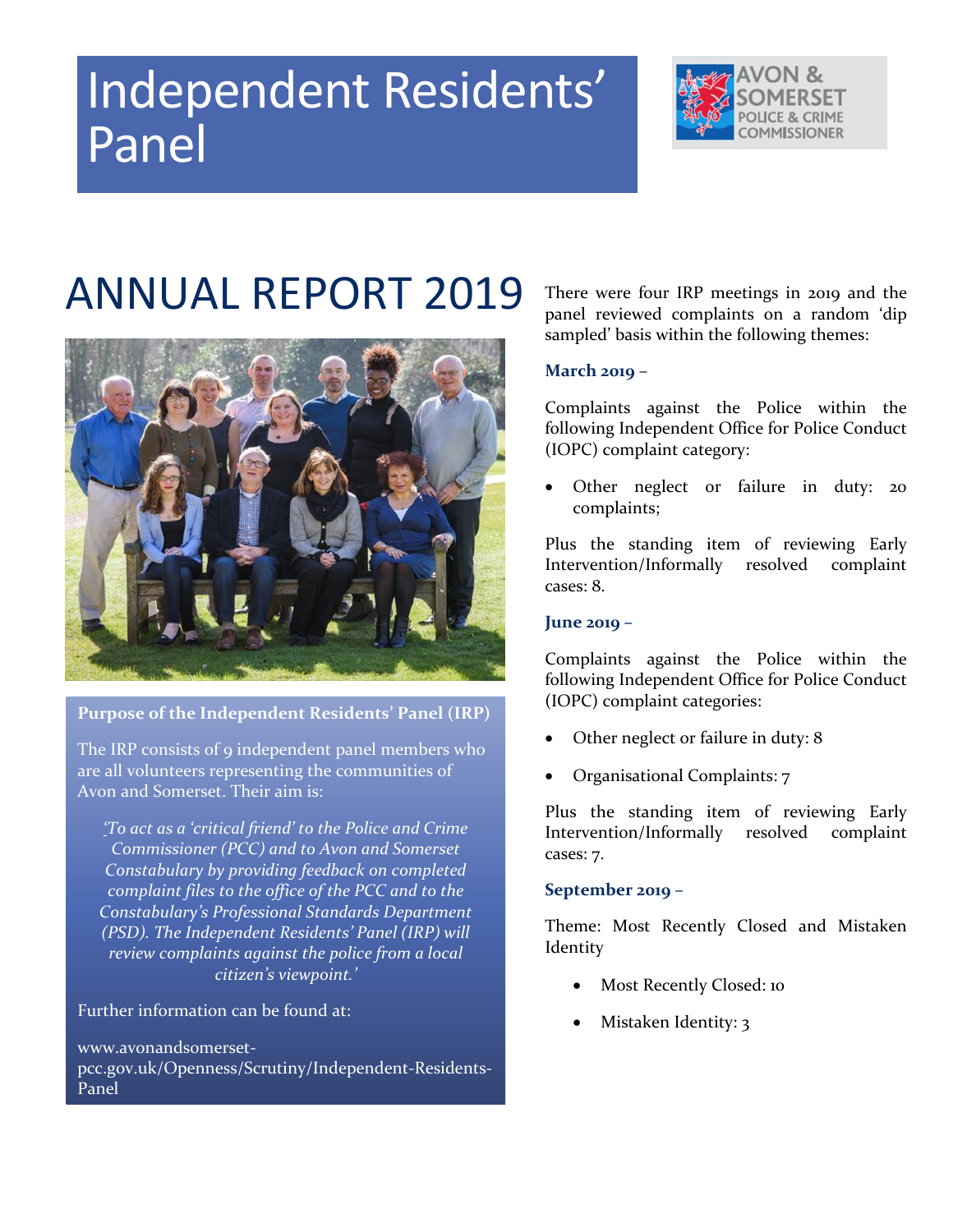### OVERVIEW OF THE YEAR

#### **Engagement at a high level**

All of the IRP meetings are attended by a senior officer from the Professional Standards Department ("PSD"), the Chief Executive of the Office of the Police and Crime Commissioner ("OPCC"), and often by the Commissioner herself. The IRP were also delighted to welcome the Chief Constable to the March meeting where he spoke generally about the pressures and challenges facing the force. It is very positive to have engagement from the most senior officers in the constabulary and OPCC which means that the panel can raise issues directly at the highest level. A summary of issues raised by the panel which have resulted in demonstrable changes is set out opposite.

#### **IOPC Consultation**

In addition to dip sampling complaints, the IRP also undertakes other work with the aim of improving the police complaints processes. The panel reviewed and provided detailed feedback to the IOPC on draft statutory guidance. In general, the panel's findings were positive and it was encouraging to see the national regulator investing in improving the complaints process in anticipation of the new complaints regulations coming into force in 2020. The panel also notes and welcomes the positive relationship between the constabulary and the IOPC.



#### **Early Intervention**

One of the key changes in complaints handling in Avon and Somerset has been the introduction of the early intervention procedure. Complaints which are identified as having the potential to be rectified quickly and simply, for example through a simple phone call, are dealt with outside of the formal complaints system. The panel's dip sampling of these cases suggests that the system is working well and early intervention would seem to be an efficient and pragmatic way of dealing with simple complaints. However, it is important that the informality of early intervention cases is balanced by effective scrutiny to ensure that standards remain high and the procedure is not used inappropriately. Scrutiny by the IRP is one way to do this, however the panel would also encourage the constabulary to conduct its own regular dip sampling as well.

> **IRP Chair:** Simon Barnes **Deputy Chairs:** Kim Smith and Chlo Winfield **Contact: PCC@avonandsomerset.police.uk**

### "YOU SAID – WE DID"

**THE PANEL HIGHLIGHTED THE NEED TO CATEGORISE ALL EARLY INTERVENTION CASES TO ALLOW THEM TO BE TRACKED WHICH WAS IMPLEMENTED BY PSD**

**THE PANEL IDENTIFIED AN ANOMALY IN THE CONSTABULARY'S PROCEDURES FOR REPORTING FRAUD WHICH LED TO AMENDMENT OF INTERNAL GUIDANCE**

**THE PANEL OFFERED ADDITIONAL ASSURANCE WORK IN AREAS OF CONCERN TO PROVIDE PUBLIC REASSURANCE AND ORGANISATIONAL LEARNING.**

**THE PANEL HIGHLIGHTED THE USE OF TERMS SUCH A 'UPHELD', FILED, MANAGEMENT ACTION AS BARRIERS FOR COMPLAINANTS. PSD FED THIS BACK TO THE IOPC WHO HAVE RECOGNISED THIS IN THE NEW REGULATIONS.** 

**THE PANEL REVIEWED BOTH THE PSD INITIAL LETTER AND THE APPEAL OUTCOME LETTER TO ENSURE THE TERMINOLOGY WAS CLEAR, RESPONSIVE AND ENGAGING.**

**THE PANEL IDENTIFIED MISSING PRIVACY NOTICE ON THE COMPLAINTS FORM AND ENSURED THAT THIS WAS CORRECTED FOR GDPR PURPOSES.**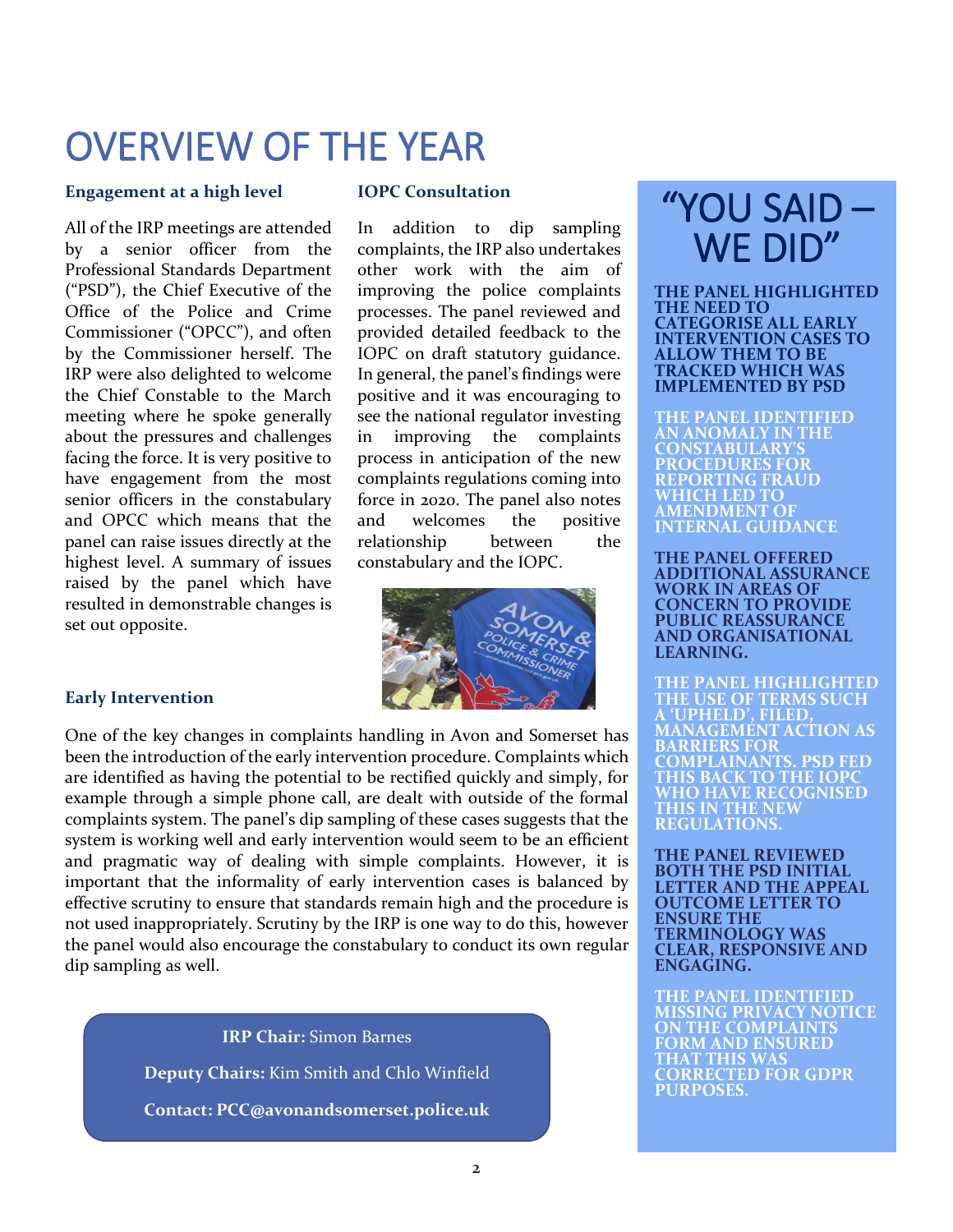*"This year we have seen evidence of officers demonstrating sensitivity and common sense as well as good practice."*

### COMPLAINT FEEDBACK

### *Reflections on 2019*

- The quality of responses to complainants has improved, especially under the theme of neglect or failure in duty.
- The PSD feedback sessions have created a great opportunity for the panel to discuss developments in some of the work the constabulary does in training police officers.
- The sessions have also enabled the panel to keep track of changes in legislation and practice which have a direct impact on areas where preventative work can be particularly effective. For example, the work done around child sexual abuse and hate crime.

"The complaints reviewed give the panel the opportunity to highlight some of the excellent practice in complaint handling. The quality of complaints correspondence continues to improve, and it is heartening to know that the panel has had an impact in this regard. Body Worn Video continues to have a helpful role in reviewing complaints about incidents."

"The panel was generally impressed by the quality of the complaints reviewed and the professionalism of the officers. This is borne out by the performance data, in particular the constabulary's record in successfully defending appeals."

3

#### **Highlights of Positive Comments Highlights of Concern & Learning**

- In the review of mistaken identity cases in September, the panel noted that all of the complaints involved people from BAME communities. It is important to note that the panel did not identify any evidence of racism or bad faith by the police, however, this is clearly an area upon which the Constabulary should focus.
- There is some concern that tasers are being deployed too readily.
- It is not always possible to assess a complaint response against the "6 Questions" for monitoring due to inadequate evidence.
- A key theme which continues to run through complaints reviewed is that of the complaints process taking too long, or there being too little communication with the complainant over a long period. Too often this is due to key staff absence, or workload. These pressures will always be with us, so it has been good to see PSD encouraging line management ownership to ensure either a reallocation of the task to maintain the timescale, or at a minimum, apologising to and updating the complainant.
- The panel would like to see some form of "customer satisfaction" data in order to monitor the complainant experience.
- There is concern that vulnerable communities particularly susceptible of being the target of hate crime remain at high risk of under-reporting such crimes. Trying to understand the trends in relation to complaints raised by BAME communities is challenging. Working with partner organisations such as SARI is crucial.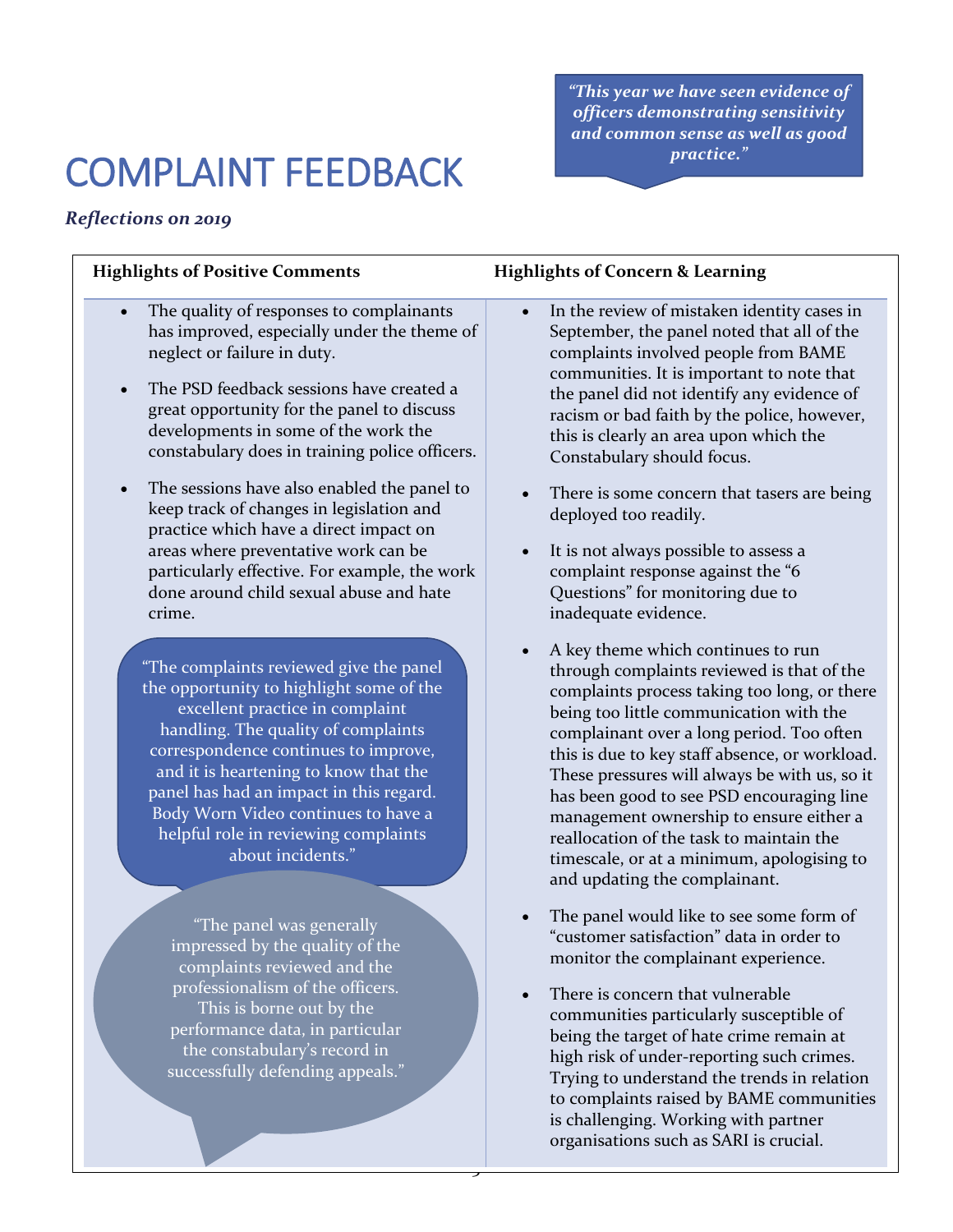### STATISTICS FOR 2019



These bar charts relate to the six questions in the feedback form. Panel members record 'not known' when the case file does not give sufficient detail to allow a categorical yes or no answer.

**Note**: Answers left blank on the feedback form are excluded from the chart figures.

**Comments from Head of Professional Standards Simon Wilstead: '**The IRP provide an important part of our Constabulary legitimacy framework. The ability to review standards through an independent group of critical friends ensures our conformity to the law and our accountability to the public. The panel continue to highlight areas of learning and improvement, but are also quick to provide positive feedback of good practice identified from their scrutiny work. The PSD world is undergoing significant change in 2020 with new legislation aimed at making the complaints system even more accessible to the public but with a shift in focus around officer conduct to that of reflection and learning instead of blame and punishment. The panel's role in assessing the standards we set will help us evaluate the implementation and effectiveness of the new legislation so that we can maintain strong public confidence in our regime. I look forward to continuing our work with the panel and thank them for their commitment.'

**Comments from Police and Crime Commissioner Sue Mountstevens '**The IRP continues to provide a vital role in ensuring public scrutiny of police complaints. Their work has clearly demonstrated significant progress in process and practice but also provided valuable insight and learning where improvements could be made. I am sure that they will continue to assist PSD with there assessments of the new regulations and I look forward to their views. I would like to personally thank Simon Barnes and the rest of the IRP for their professionalism, dedication and contribution throughout 2019.